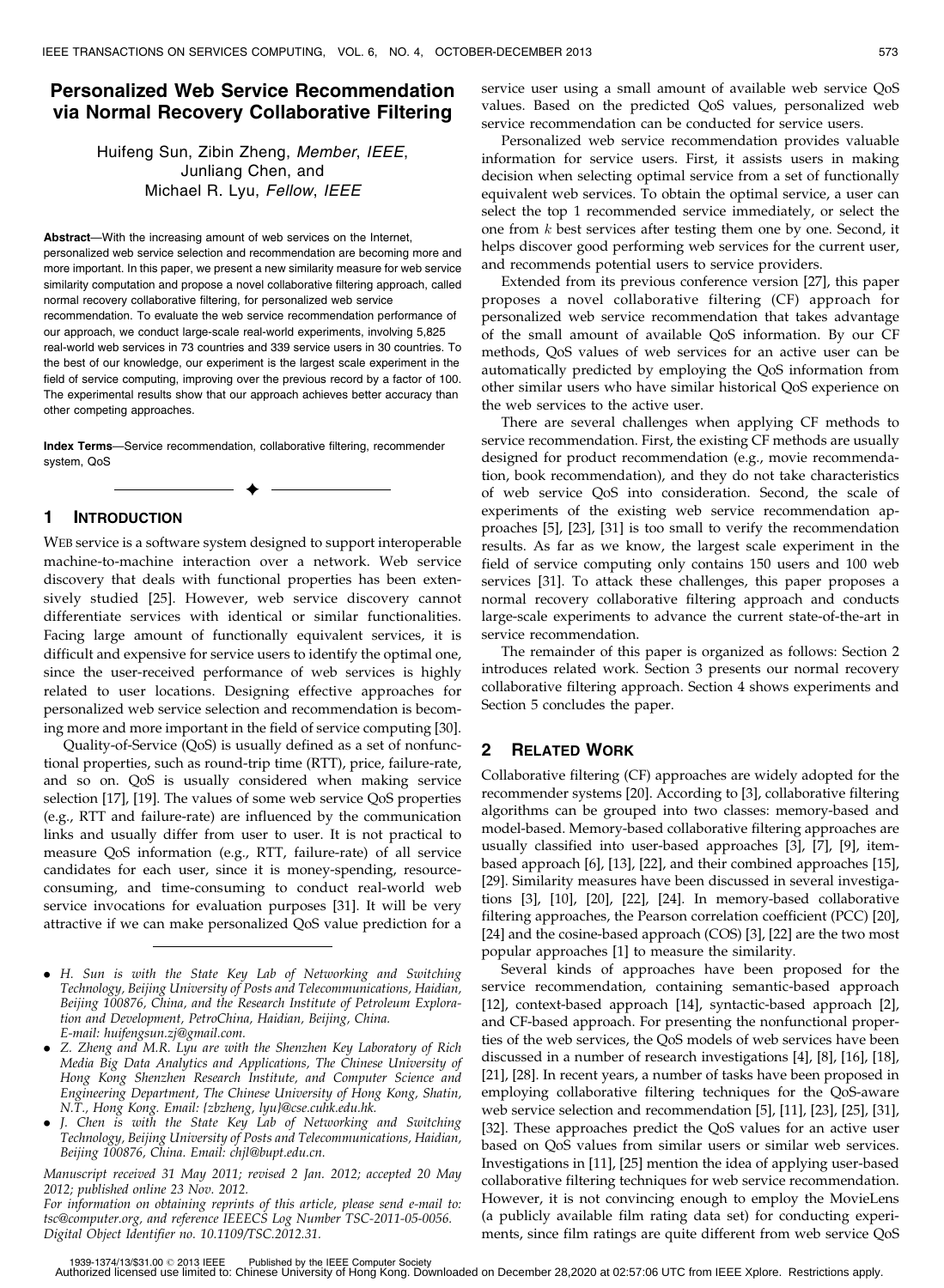values. Shao et al. [23] proposed a user-based PCC method for the web service QoS value prediction and conduct experiments on 20 web services. Zheng et al. [31] combined the user-based and item-based approaches to achieve better prediction accuracy and used PCC for the similarity measure. However, as shown in our experiments, the performance of the PCC for the similarity measure is not good enough. Moreover, the experiments only include 150 users and 100 services, which is too small compared with real-world situations.

Compared with the previous work, we propose a new similarity measurement approach and a novel collaborative filtering approach, named NRCF, for the QoS-based web service recommendation. The contributions of this paper can be summarized as follows:

- 1. We design a new similarity measure for memory-based collaborative filtering, which takes characteristics of web service QoS into consideration and can achieve more accurate QoS value prediction results.
- 2. We propose a new collaborative filtering approach, which significantly improves the recommendation performance compared with the other well-known approaches.
- 3. We collect a large-scale web service QoS data set, which contains 339 users and 5,825 real-world web services. Based on this data set, comprehensive experiments are conducted to study the performance of our approach.

# 3 NORMAL RECOVERY COLLABORATIVE FILTERING

In this section, we present our normal recovery collaborative filtering approach. Given a web service recommender system that contains M users and N items (web services), we obtain an  $M \times N$ user-item matrix, in which entry  $r_{m,n}$  denotes the QoS value (e.g., RTT values) of the web service  $n$  observed by user  $m$ . If the entry  $r_{m,n}$  is empty, then  $r_{m,n} = \phi$ , denoting that the web service n has never been invoked by user m before.

### 3.1 Traditional Similarity Measures

There are two types of similarity measures, i.e., the functional similarity measure and the nonfunctional similarity measure. Input/output/operation names are usually employed to measure the functional similarity between two web services. In this paper, instead of the functional similarity, we focus on the nonfunctional similarity (QoS similarity).

In user-based collaborative filtering, the PCC can be employed to measure the similarity between two users  $u$  and  $v$  by

$$
Sim(u, v) = \frac{\sum_{i \in I} (r_{u,i} - \bar{r}_u)(r_{v,i} - \bar{r}_v)}{\sqrt{\sum_{i \in I} (r_{u,i} - \bar{r}_u)^2} \sqrt{\sum_{i \in I} (r_{v,i} - \bar{r}_v)^2}},
$$
(1)

where  $I = I_u \cap I_v$  is the set of items coinvoked by users u and v,  $r_{u,i}$ is the QoS value of item i observed by user  $u$ , and  $\bar{r}_u$  denotes the average value of user  $u$  on items in  $I$ . From the above equation, we can see that the values of the PCC are in the interval of  $-1$  and 1.

The PCC can also be employed to measure the similarity between two items  $i$  and  $j$  by

$$
Sim(i, j) = \frac{\sum_{u \in U} (r_{u,i} - \bar{r}_i)(r_{u,j} - \bar{r}_j)}{\sqrt{\sum_{u \in U} (r_{u,i} - \bar{r}_i)^2} \sqrt{\sum_{u \in U} (r_{u,j} - \bar{r}_j)^2}},
$$
(2)

where  $U = U_i \cap U_j$  is the set of users who invoked both items *i* and j,  $r_{u,i}$  is the QoS value of item i observed by user u, and  $\bar{r}_i$  denotes the average value of item  $i$  observed by users in  $U$ .

In the cosine-based approach, the similarity between users or items can be measured by calculating the cosine of the angle between them:

|                    |   | $i_{2}$        | $i_3$ | $i_4$ | $i_{5}$        |
|--------------------|---|----------------|-------|-------|----------------|
| $\mathcal{U}_1$    |   | $\overline{c}$ | 3     | 4     | 5              |
| $\boldsymbol{u}_2$ | 2 | 2              | 3     | 4     |                |
| $\mathcal{U}_3$    | 3 | $\mathbf{2}$   |       | 4     |                |
| $\mathcal{U}_4$    |   |                |       |       | $\overline{c}$ |
| u <sub>5</sub>     | 5 | 5              | 5     | 5     | 6              |

Fig. 1. Motivating example.

$$
Sim(u, v) = \frac{\sum_{i \in I} r_{u,i} r_{v,i}}{\sqrt{\sum_{i \in I} r_{u,i}^2} \sqrt{\sum_{i \in I} r_{v,i}^2}},
$$
\n(3)

$$
Sim(i, j) = \frac{\sum_{u \in U} r_{u,i} r_{u,j}}{\sqrt{\sum_{u \in U} r_{u,i}^2} \sqrt{\sum_{u \in U} r_{u,j}^2}},
$$
\n(4)

where  $I = I_u \cap I_v$  is the set of items coinvoked by users uand v and  $U = U_i \cap U_j$  is the set of users who invoked both items i and j. Equation (3) is for calculating the similarity between users, while (4) is for calculating the similarity between items. Similarity values calculated by (3) and (4) are in the interval of  $-1$  to 1.

# 3.2 Normal Recovery Similarity Measure

As shown in Fig. 1, let us consider a simple user-item matrix that includes five users  $(u_1$  to  $u_5$ ) and five items  $(i_1$  to  $i_5)$ , where 1 and 6 are the lowest and the highest QoS values (e.g., RTT values in seconds) of the user-item matrix, respectively. When adopting PCC as shown in (1), we calculate the similarity between users and obtain the arithmetic expression as follows:

$$
Sim(u1, u2) > Sim(u3, u2).
$$

According to this similarity computation result,  $u_1$  is more similar to  $u_2$  than  $u_3$  is. However, as shown in Fig. 1,  $u_1$  is actually less similar to  $u_2$  than  $u_3$  is, because the values from  $u_2$  and  $u_3$  both range between 2 and 4, while the values from  $u1$  range between 1 and 5. In this example, the similarity calculation result by the PCC is inconsistent with this fact. This contradiction is caused by the fact that the PCC does not properly handle the QoS style difference between users.

Let us consider another example. When adopting COS in (3) for computing the similarity between  $u_4$  and  $u_5$ , we obtain

$$
Sim(u_4, u_5) = 0.9701.
$$

According to this computation result, we can infer that  $u_4$  and  $u_5$ are very similar. However, as shown in Fig. 1,  $u_4$  and  $u_5$  are almost opposite because the QoS values of  $u_4$  are close to the lowest value of the user-item matrix (i.e., 1), while the QoS values of  $u_5$  are close to the highest value in the user-item matrix (i.e., 6). In this example, the similarity calculation result is inconsistent with the fact, which is caused by the case that COS overlooks the length of vectors.

There are several shortcomings when applying the existing well-known similarity measurement approaches for the web service recommendation. The PCC does not properly handle the QoS style difference of vectors in different vector spaces, while COS only measures the angle between two vectors and neglects length difference of different vectors. To overcome these shortcomings, we propose a new similarity measure named normal recovery (NR). Our NR approach first normalizes the user QoS values to the same range, and then unifies similarity of the scaled user vectors (or item vectors) in different multidimensional vector spaces. The precondition of NR is that neither of the two vectors has the same value on all dimensions.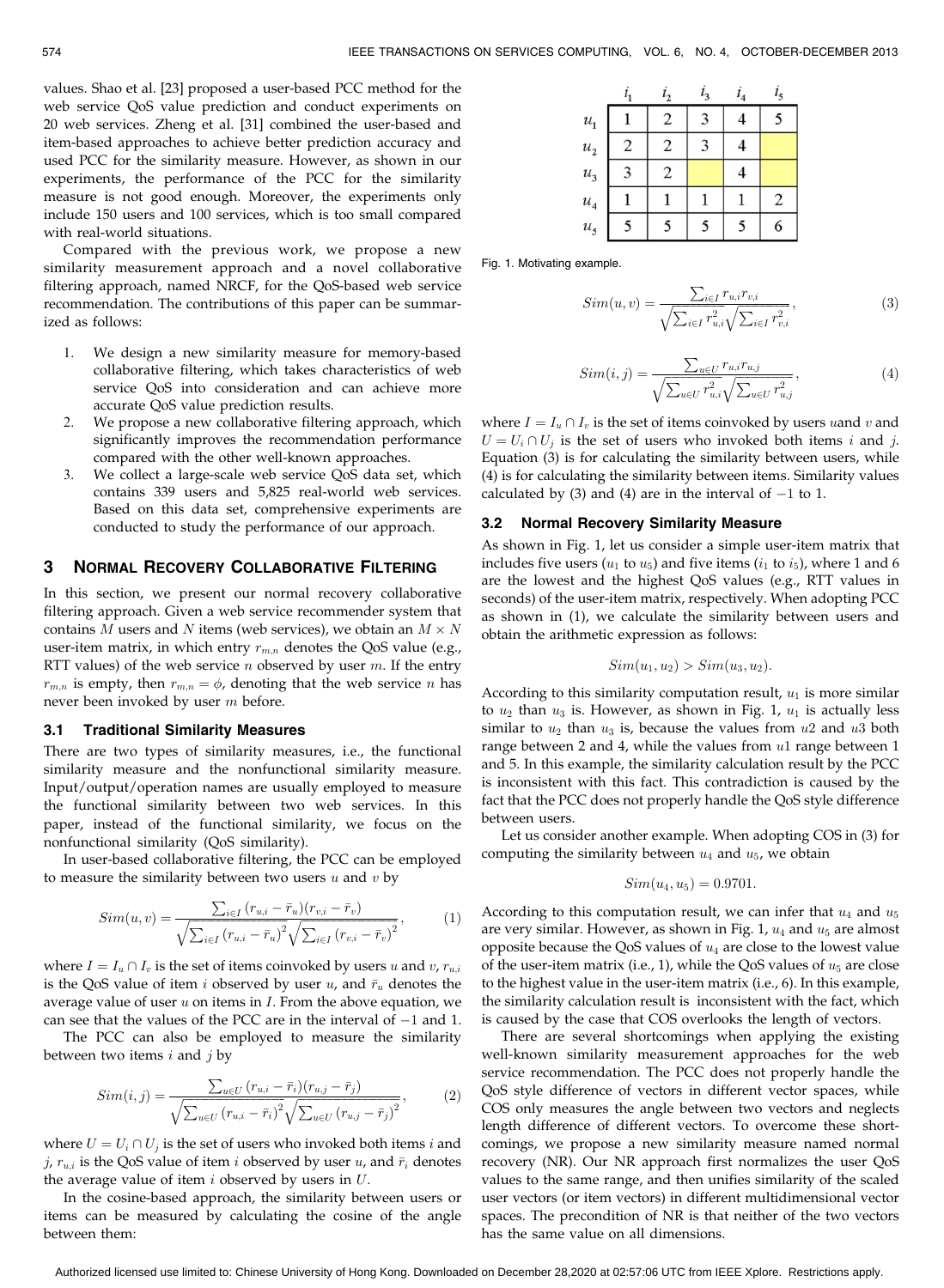In our approach, to measure the similarity between users, we first normalize each row of the original user-item matrix  $P$  by the lowest and the highest QoS values of the same row, so that each row has a value range of [0, 1]. As a result, we map the original user-item matrix  $P$  into row-normal user-item matrix  $P_{nu}$ . Assume users u and v coinvoke num items, and vectors  $\vec{u}$ and  $\vec{v}$  are the observed value vectors of users u and v in the matrix  $P_{nu}$ , respectively.  $dist(\vec{u}, \vec{v})$  calculates the euclidean distance between  $\vec{u}$  and  $\vec{v}$  in the num-dimensional vector space, while  $dist_{max}$  calculates the maximal euclidean distance in the num-dimensional vector space where each dimension ranges from 0 to 1. Let  $nr_{u,i}$  and  $nr_{v,i}$  be the value of item *i* from users *u* and  $v$  in  $P_{nu}$ , respectively. Extended from our previous work [26], we propose the formula of NR to measure the similarity between two users  $u$  and  $v$  as follows:

$$
Sim(u, v) = 1 - \frac{dist(\vec{u}, \vec{v})}{dist_{max}} = 1 - \frac{\sqrt{\sum_{i \in I} (nr_{u,i} - nr_{v,i})^2}}{\sqrt{\sum_{k=1}^{|I|} (1-0)^2}}
$$

$$
= 1 - \frac{\sqrt{\sum_{i \in I} (\frac{r_{u,i} - r_{min}}{r_{max} - r_{min}} - \frac{r_{v,i} - r_{min}}{r_{max} - r_{min}})^2}}{\sqrt{\sum_{k=1}^{|I|} 1}},
$$

i.e.,

$$
Sim(u, v) = 1 - \frac{\sqrt{\sum_{i \in I} \left( \frac{r_{u,i} - r_{wmin}}{r_{wmax} - r_{wmin}} - \frac{r_{v,i} - r_{wmin}}{r_{wmax} - r_{wmin}} \right)^2}}{\sqrt{|I|}},
$$
(5)

where  $I = I_u \cap I_v$  is the set of items coinvoked by users u and v; |I| is the number of I;  $r_{u,i}$  is the value of item i from user u in the original user-item matrix  $P$ ;  $r_{umin}$  and  $r_{umax}$  denote the lowest and the highest values from user  $u$  in  $P$ , respectively; and  $r_{vmin}$  and  $r_{vmax}$  denote the lowest and the highest values from user  $v$  in  $P$ , respectively. In (5),  $Sim(u, v) \in [0, 1]$ , where  $Sim(u, v) = 0$  represents that two users are dissimilar and  $Sim(u, v) = 1$  indicates that two users are the same. For the motivating example mentioned in Section 3.2, adopting (5) we obtain

$$
Sim(u_1, u_2) < Sim(u_3, u_2), \quad Sim(u_4, u_5) = 0,
$$

which are consistent with the facts.

Specially, the situation when user  $u$  (or  $v$ ) has the same value for all items make (5) fail to work. But this special situation exists in theory and does not exist in reality, because the users' QoS values (e.g., RTT values) of web services distributed all over the world cannot be all the same. Therefore, we ignore this special situation in reality.

To calculate the similarity between two web services, similarly, based on normalizing the items' QoS values, we map the original user-item matrix  $P$  into the column-normal user-item matrix  $P_{ni}$ , where each column is in the range of [0, 1]. The formula of NR to measure the similarity between two items  $i$  and  $j$  is as follows:

$$
Sim(i, j) = 1 - \frac{\sqrt{\sum_{u \in U} \left( \frac{r_{u,i} - r_{imin}}{r_{imax} - r_{imin}} - \frac{r_{u,j} - r_{jmin}}{r_{jmax} - r_{jmin}} \right)^2}}{\sqrt{|U|}},
$$
(6)

where  $U = U_i \cap U_j$  is the set of users who invoked both items i and j; |U| is the number of U;  $r_{u,i}$  is the value of item i from user u in the original matrix  $P$ ; and  $r_{imin}$ ,  $r_{imax}$ ,  $r_{jmin}$ , and  $r_{jmax}$  denote the lowest value of item  $i$ , the highest value of item  $i$ , the lowest value of item  $j$ , and the highest value of item  $j$  in the original matrix  $P$ , respectively. In (6),  $Sim(i, j) \in [0, 1]$ , where  $Sim(i, j) = 0$  represents that two items are completely dissimilar, and  $Sim(i, j) = 1$ represents that two items are the same.

Especially, the situation when item  $i$  (or  $j$ ) has the same value for all the users makes (6) fail to work.But this special situation exists in theory and does not exist in reality, because the items' QoS values (e.g., RTT values) from users located all over the world cannot be all the same. Therefore, we ignore this special situation in reality.

During the similarity measure (e.g., using the PCC, COS, or NR), when a user has not invoked any web services (or a web service has not been invoked by any user), we do not calculate its similarities with other users (or web services).

#### 3.3 Normal Recovery Collaborative Filtering

Based on our NR similarity measurement approach, we propose an innovative memory-based CF method, named normal recovery collaborative filtering (NRCF).

When predicting the unknown QoS value  $\hat{r}_{u,i}$  of user u on item  $i$ , our NRCF recovers the original scale of user  $u$  or item  $i$ . In the user-based QoS value prediction, we define our user-based NRCF as follows:

$$
\hat{r}_{u,i} = r_{umin} + (r_{umax} - r_{umin}) \frac{\sum_{u' \in U} Sim(u, u') \times n r_{u',i}}{\sum_{u' \in U} Sim(u, u')} , \qquad (7)
$$

where  $U$  denotes the set of similar users to user  $u$ , who have invoked item *i*;  $nr_{u',i}$  is the value of item *i* from user  $u'$  in the rownormal matrix  $P_{nu}$ ;  $r_{umin}$  and  $r_{umax}$  are the lowest and the highest values from user  $u$  in the original matrix  $P$ , respectively; and  $Sim(u, u')$  can be computed by (5).

In the item-based value prediction, we create item-based NRCF whose formula is given as

$$
\hat{r}_{u,i} = r_{imin} + (r_{imax} - r_{imin}) \frac{\sum_{i' \in I} Sim(i, i') \times n r_{u,i'}}{\sum_{i' \in I} Sim(i, i')} , \qquad (8)
$$

where  $I$  denotes the set of similar items to item  $i$ , which have been invoked by user u;  $nr_{u,i'}$  is the value of item i' from user u in the column-normal matrix  $P_{ni}$ ;  $r_{imin}$  and  $r_{imax}$  are the lowest and the highest values of item  $i$  in the original matrix  $P$ , respectively; and  $Sim(i, i')$  can be computed by (6).

To make use of the information from both similar users and similar items, a parameter  $\lambda(0 \leq \lambda \leq 1)$  is employed to determine how much does the prediction rely on user-based NRCF or itembased NRCF. Our NRCF approach makes prediction by employing the following equation:

$$
\hat{r}_{u,i} = \lambda \times \left( r_{umin} + (r_{umax} - r_{umin}) \frac{\sum_{u' \in U} Sim(u, u') \times n r_{u',i}}{\sum_{u' \in U} Sim(u, u')} \right) + (1 - \lambda) \times \left( r_{imin} + (r_{imax} - r_{imin}) \frac{\sum_{i' \in I} Sim(i, i') \times n r_{u,i'}}{\sum_{i' \in I} Sim(i, i')} \right).
$$
\n(9)

When  $\lambda = 1$ , our approach only uses information of similar users to make prediction. When  $\lambda = 0$ , our approach uses information of similar web services for making missing value prediction. When  $0 < \lambda < 1$ , our approach systematically combines the user-based NRCF approach (see (7)) and the item-based NRCF approach (see (8)) to fully utilize the information of both similar users and similar web services.

### 3.4 NRCF for Web Service Recommendation

The predicted QoS values via our NRCF approach can be employed for the web service recommendation and selection. When the target web services are functionally equivalent, the one with the best predicted QoS performance can be recommended to the current user. By this way, personalized web service selection can be achieved without conducting the expensive and timeconsuming real-world web service invocations. When the target web services have different functionalities, our NRCF approach can help make personalized QoS performance prediction of the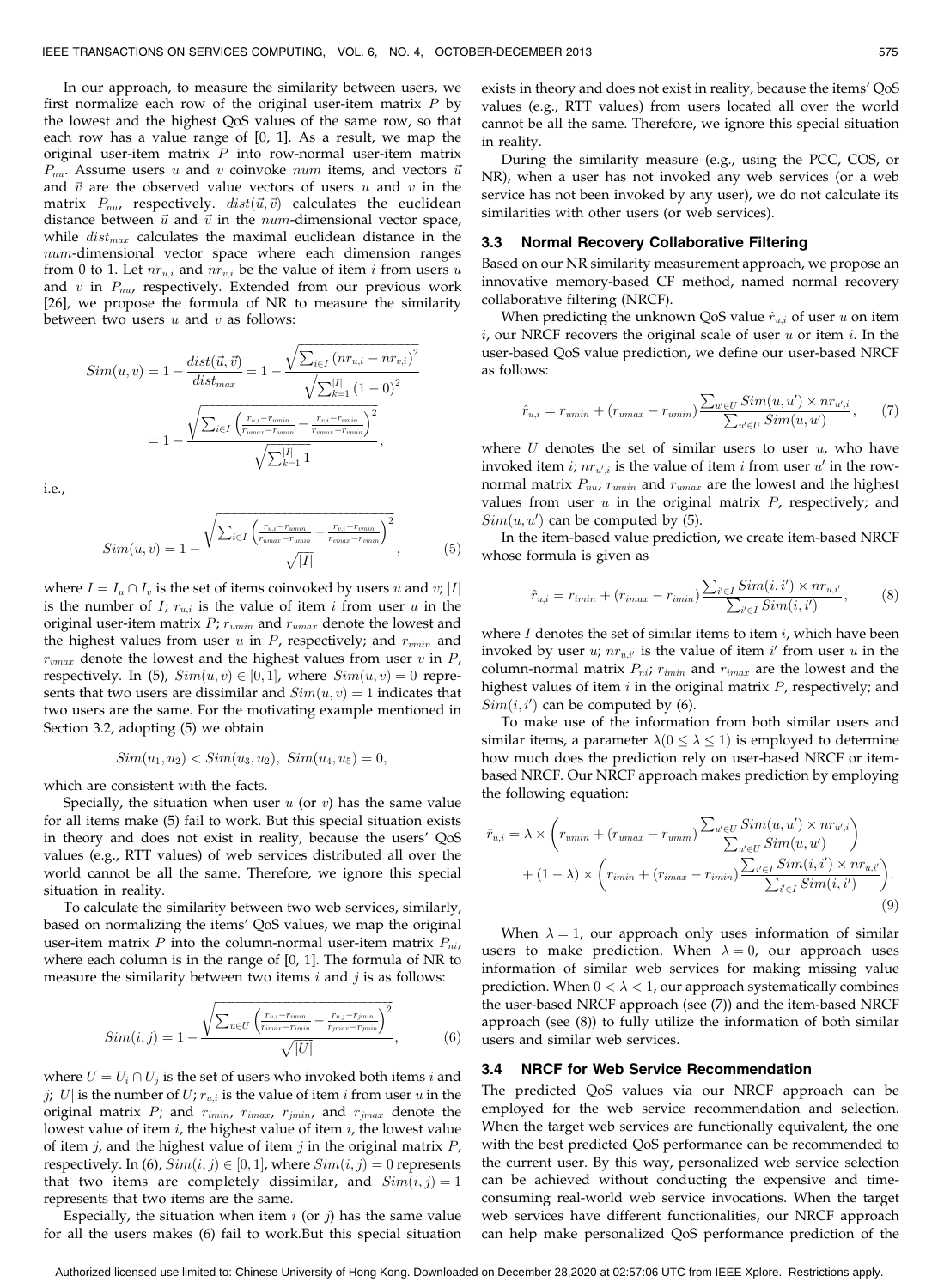TABLE 1 MAE Performance Comparison of Different Similarity Measures (Smaller Value Means Better Performance)

|       |        |        |        | 0.4    |        | 0.6    | 0.7    |        | 0.9    |        |
|-------|--------|--------|--------|--------|--------|--------|--------|--------|--------|--------|
| PCC . | 0.5714 | 0.5414 | 0.5146 | 0.4908 | 0.4702 | 0.4533 | 0.4404 | 0.4328 | 0.4322 | 0.4434 |
| COS   | 0.6839 | 0.6499 | 0.6175 | 0.5867 | 0.5575 | 0.5303 | 0.5055 | 0.4839 | 0.4672 | 0.4612 |
| NR    | 0.3484 | 0.3473 | 0.3495 | 0.3542 | 0.3610 | 0.3699 | 0.3807 | 0.3936 | 0.4088 | 0.4278 |

unused web services for the current users and recommend the good performing ones to the users.

In the web service recommender system, service users and web services are located in many countries that are far from each other. In addition, the network through which web services are invoked is highly dynamic. Thus, the user QoS styles and the item QoS styles are very different from each other. Our NRCF approach can adapt to different environment easily, since it considers the QoS style difference and makes use of information of both similar users and similar items for making the prediction.

### 4 EXPERIMENTS

# 4.1 Web Service QoS Data Set

The experiments are conducted by employing our web service QoS data set [33], which contains 1,873,838 real-world route-trip time (RTT) records from 339 distributed users on 5,825 real-world web services. To collect the data set, we use 339 distributed planet-lab<sup>1</sup> computers from 30 countries to monitor the 5,825 web services in 73 countries. As far as we know, the scale of this data set is the largest in the field of service computing.

Given an  $M \times N$  user-item matrix that contains  $T$  records on  $N$ items from M users, we define density of the matrix as  $density = \frac{T}{M \times N}$ . Based on this definition, the density of our useritem matrix is 94.9 percent.

#### 4.2 Evaluation Metric

To evaluate the QoS value prediction accuracy, we use the wellknown mean absolute error (MAE) metric. The MAE is the average absolute deviation of predictions to the ground truth values. The MAE is defined as

$$
MAE = \frac{\sum_{u,i} |r_{u,i} - \hat{r}_{u,i}|}{N},
$$
\n(10)

where  $r_{u,i}$  denotes the actual RTT of web service *i* observed by user  $u, \hat{r}_{ui}$  denotes the predicted RTT of web service i for user u, and N denotes the total number of predicted RTTs. Smaller MAE values indicate better prediction accuracy.

# 4.3 Experimental Setup

To study the RTT value prediction accuracy of different prediction approaches, we randomly remove RTT records from the original user-item matrix to produce 10 sparse matrices. The densities of these sparse matrices range from 2 percent to 20 percent with a step of 2 percent. The reason why we use small density values is that a user usually only invokes a small number of web services in real-world. Therefore, the user-item matrix is typically very sparse.

We use five-fold cross validation in the experiments. For each one of the 10 sparse matrices, we separate its RTT records into two parts, i.e., training set (80 percent of the RTT records in the matrix) and test set (the remaining 20 percent of the RTT records in the matrix). The separating process is repeated five times, and for each time we predict RTTs in the test set based on the RTTs in the corresponding training set. The advantage of this method is that all RTT records are used for training and validation, and

1. http://www.planet-lab.org

each RTT record is used for validation exactly once. For obtaining a reliable evaluation, we repeat the five-fold crossvalidation process five times and report the average MAE of 25 folds (5 folds  $\times$  5 times).

# 4.4 Performance Comparison of Similarity Measures

To show the effectiveness of our NR similarity measure (see (5) and (6)), we compare it with two other well-known similarity measures, i.e., PCC (see (1) and (2)) and COS (see (3) and (4)), which have been introduced in Section 3.1. We combine NR, PCC, and COS with the formula shown in (9) for the missing RTT value prediction, respectively.

In this experiment, we set  $density = 0.1$ , neighborhood size  $k = 30$ , and vary the value of  $\lambda$  from 0.1 to 1 with a step value of 0.1. Table 1 shows the prediction accuracy of different similarity measures. From Table 1, we can see the following:

- 1. Our NR approach outperforms all the competing approaches consistently under different  $\lambda$  values.
- The worst case of NR  $(0.4278)$  is superior to the best ones of the competing approaches (0.4322 for PCC and 0.4612 for COS).
- 3. The best MAE performances of PCC, COS, and NR are 0.4322, 0.4612, and 0.3473, respectively. Compared with PCC and COS, our NR approach significantly improves the prediction accuracy (24.45 percent and 32.80 percent better than PCC and COS, respectively).

# 4.5 Performance Comparison of Prediction Approaches

To show the effectiveness of our NRCF approach, we compare it with five well-known prediction approaches:

- . User-mean (UMEAN). UMEAN predicts the missing RTT values by employing the average RTT value of other web services invoked by the same user.
- . Item-mean (IMEAN). IMEAN predicts the missing RTT values by employing the average RTT value of the web service observed by other users.
- . User-based CF adopting PCC (UPCC). UPCC employs the information of similar users for making missing value prediction [11], [23], [25]. Equation (1) is employed by UPCC when making a prediction.
- . Item-based CF adopting PCC (IPCC). IPCC employs the information of similar web services for making prediction [13], [20]. Equation (2) is employed by IPCC when making a prediction.
- . WSRec. WSRec is a memory-based CF approach, which systematically combines the UPCC and IPCC approaches [31].

In the six prediction approaches, the missing value predictions of UPCC, IPCC, WSRec, and NRCF are influenced by the neighborhood size. In this experiment, we vary the neighborhood size from 10 to 50 with a step value of 10. Since there are no parameters for the six approaches except NRCF and WSRec, we set  $\lambda = 0.1$  for NRCF, confidence weight = 0.1 for WSRec. (In WSRec, a parameter called confidence weight is employed to determine how much the prediction relies on the user-based method or item-based method, and it reaches the best performance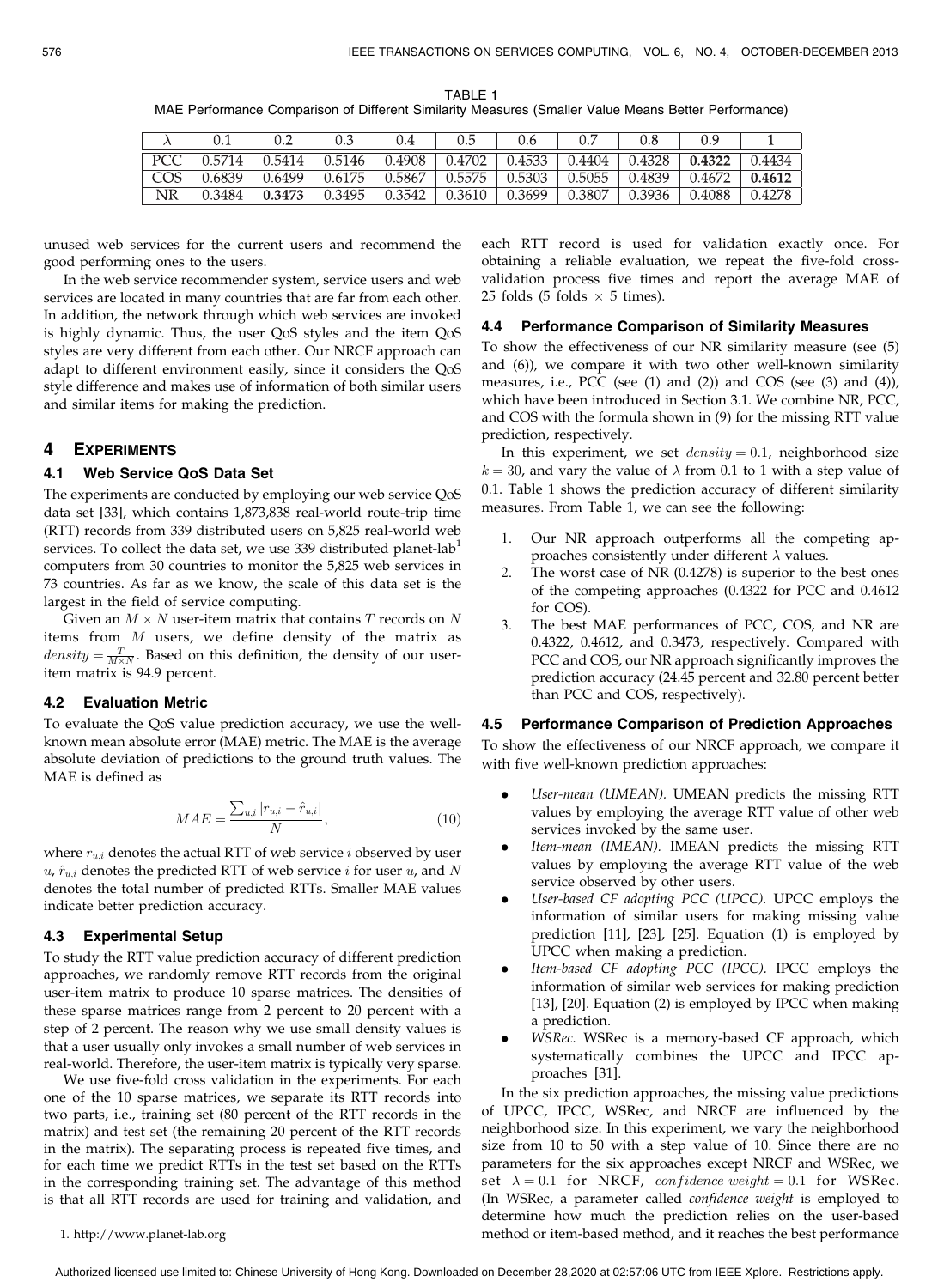TABLE 2 MAE Performance Comparison of Different Prediction Approaches (Smaller Value Means Better Performance)

| (a) Number of Neighbors: 10 |        |                    |        |        |                             |        |        |        |        |        |
|-----------------------------|--------|--------------------|--------|--------|-----------------------------|--------|--------|--------|--------|--------|
| Density                     | 0.02   | 0.04               | 0.06   | 0.08   | 0.10                        | 0.12   | 0.14   | 0.16   | 0.18   | 0.20   |
| <b>UMEAN</b>                | 0.8800 | 0.8727             | 0.8676 | 0.8781 | 0.8704                      | 0.8764 | 0.8705 | 0.8802 | 0.8736 | 0.8729 |
| <b>IMEAN</b>                | 0.6812 | 0.6829             | 0.6656 | 0.6796 | 0.6761                      | 0.6772 | 0.6748 | 0.6750 | 0.6775 | 0.6740 |
| <b>UPCC</b>                 | 0.8400 | 0.8058             | 0.7728 | 0.7566 | 0.7242                      | 0.7051 | 0.6790 | 0.6651 | 0.6412 | 0.6210 |
| <b>IPCC</b>                 | 0.6718 | 0.6869             | 0.6771 | 0.6880 | 0.6746                      | 0.6680 | 0.6512 | 0.6452 | 0.6405 | 0.6214 |
| <b>WSRec</b>                | 0.6148 | 0.5976             | 0.5667 | 0.5661 | 0.5473                      | 0.5341 | 0.5199 | 0.5075 | 0.4971 | 0.4815 |
| <b>NRCF</b>                 | 0.3714 | 0.3970             | 0.3814 | 0.3876 | 0.3755                      | 0.3703 | 0.3713 | 0.3696 | 0.3613 | 0.3472 |
|                             | 39.59% | 33.57%             | 32.70% | 31.53% | 31.39%                      | 30.67% | 28.58% | 27.17% | 27.32% | 27.89% |
|                             |        |                    |        |        | (b) Number of Neighbors: 20 |        |        |        |        |        |
| Density                     | 0.02   | 0.04               | 0.06   | 0.08   | 0.10                        | 0.12   | 0.14   | 0.16   | 0.18   | 0.20   |
| <b>UMEAN</b>                | 0.8919 | 0.8830             | 0.8761 | 0.8733 | 0.8748                      | 0.8821 | 0.8713 | 0.8762 | 0.8736 | 0.8752 |
| <b>IMEAN</b>                | 0.6977 | 0.6767             | 0.6803 | 0.6783 | 0.6779                      | 0.6799 | 0.6756 | 0.6774 | 0.6729 | 0.6759 |
| <b>UPCC</b>                 | 0.8528 | 0.8158             | 0.7840 | 0.7568 | 0.7311                      | 0.7128 | 0.6849 | 0.6679 | 0.6469 | 0.6294 |
| <b>IPCC</b>                 | 0.6839 | 0.6711             | 0.6781 | 0.6649 | 0.6507                      | 0.6345 | 0.6108 | 0.6068 | 0.5926 | 0.5849 |
| <b>WSRec</b>                | 0.6320 | 0.5929             | 0.5810 | 0.5662 | 0.5509                      | 0.5399 | 0.5232 | 0.5120 | 0.4973 | 0.4871 |
| <b>NRCF</b>                 | 0.3859 | 0.3852             | 0.3744 | 0.3666 | 0.3598                      | 0.3615 | 0.3528 | 0.3477 | 0.3388 | 0.3325 |
|                             | 38.94% | 35.03%             | 35.56% | 35.25% | 34.69%                      | 33.04% | 32.57% | 32.09% | 31.87% | 31.74% |
|                             |        |                    |        |        |                             |        |        |        |        |        |
|                             |        |                    |        |        | (c) Number of Neighbors: 30 |        |        |        |        |        |
| Density                     | 0.02   | 0.04               | 0.06   | 0.08   | 0.10                        | 0.12   | 0.14   | 0.16   | 0.18   | 0.20   |
| <b>UMEAN</b>                | 0.8767 | 0.8707             | 0.8778 | 0.8710 | $\frac{1}{0.8766}$          | 0.8754 | 0.8854 | 0.8770 | 0.8796 | 0.8759 |
| <b>IMEAN</b>                | 0.6982 | 0.6821             | 0.6816 | 0.6741 | 0.6752                      | 0.6780 | 0.6868 | 0.6782 | 0.6801 | 0.6769 |
| <b>UPCC</b>                 | 0.8389 | 0.8089             | 0.7896 | 0.7592 | 0.7391                      | 0.7168 | 0.7034 | 0.6772 | 0.6609 | 0.6410 |
| <b>IPCC</b>                 | 0.6832 | 0.6719             | 0.6652 | 0.6423 | 0.6266                      | 0.6106 | 0.5986 | 0.5797 | 0.5732 | 0.5617 |
| <b>WSRec</b>                | 0.6348 | 0.5983             | 0.5838 | 0.5640 | 0.5502                      | 0.5395 | 0.5341 | 0.5144 | 0.5037 | 0.4907 |
| <b>NRCF</b>                 | 0.3774 | 0.3736             | 0.3693 | 0.3568 | 0.3491                      | 0.3460 | 0.3502 | 0.3358 | 0.3316 | 0.3251 |
|                             | 40.55% | 37.56%             | 36.74% | 36.74% | 36.55%                      | 35.87% | 34.43% | 34.72% | 34.17% | 33.77% |
|                             |        |                    |        |        | (d) Number of Neighbors: 40 |        |        |        |        |        |
| Density                     | 0.02   | 0.04               | 0.06   | 0.08   | 0.10                        | 0.12   | 0.14   | 0.16   | 0.18   | 0.20   |
| <b>UMEAN</b>                | 0.8831 | 0.8717             | 0.8801 | 0.8748 | 0.8717                      | 0.8794 | 0.8792 | 0.8697 | 0.8760 | 0.8744 |
| <b>IMEAN</b>                | 0.6865 | 0.6750             | 0.6874 | 0.6750 | 0.6744                      | 0.6777 | 0.6768 | 0.6749 | 0.6767 | 0.6732 |
| <b>UPCC</b>                 | 0.8468 | 0.8107             | 0.7946 | 0.7650 | 0.7397                      | 0.7244 | 0.7057 | 0.6784 | 0.6658 | 0.5342 |
| <b>IPCC</b>                 | 0.6686 | 0.6601             | 0.6598 | 0.6314 | 0.6143                      | 0.5983 | 0.5854 | 0.5708 | 0.5587 | 0.4725 |
| <b>WSRec</b>                | 0.6238 | 0.5931             | 0.5894 | 0.5661 | 0.5512                      | 0.5410 | 0.5293 | 0.5141 | 0.5039 | 0.3974 |
| <b>NRCF</b>                 | 0.3786 | 0.3638             | 0.3616 | 0.3473 | 0.3434                      | 0.3428 | 0.3403 | 0.3336 | 0.3274 | 0.2870 |
|                             | 39.31% | 38.66%             | 38.65% | 38.65% | 37.70%                      | 36.64% | 35.71% | 35.11% | 35.03% | 27.78% |
|                             |        |                    |        |        |                             |        |        |        |        |        |
| (e) Number of Neighbors: 50 |        |                    |        |        |                             |        |        |        |        |        |
| Density                     | 0.02   | 0.04               | 0.06   | 0.08   | 0.10                        | 0.12   | 0.14   | 0.16   | 0.18   | 0.20   |
| <b>UMEAN</b>                | 0.8727 | $\frac{1}{0.8886}$ | 0.8716 | 0.8808 | 0.8666                      | 0.8718 | 0.8792 | 0.8760 | 0.8807 | 0.8700 |
| <b>IMEAN</b>                | 0.6844 | 0.6903             | 0.6767 | 0.6792 | 0.6761                      | 0.6717 | 0.6777 | 0.6746 | 0.6804 | 0.6716 |
| <b>UPCC</b>                 | 0.8376 | 0.8287             | 0.7885 | 0.7735 | 0.7406                      | 0.7232 | 0.7099 | 0.6896 | 0.6770 | 0.5412 |
| <b>IPCC</b>                 | 0.6665 | 0.6718             | 0.6437 | 0.6293 | 0.6084                      | 0.5859 | 0.5760 | 0.5626 | 0.5575 | 0.4536 |
| <b>WSRec</b>                | 0.6241 | 0.6101             | 0.5825 | 0.5702 | 0.5554                      | 0.5385 | 0.5306 | 0.5164 | 0.5098 | 0.3985 |
| <b>NRCF</b>                 | 0.3677 | 0.3682             | 0.3504 | 0.3461 | 0.3411                      | 0.3383 | 0.3399 | 0.3326 | 0.3301 | 0.2924 |
|                             | 41.08% | 39.65%             | 39.85% | 39.30% | 38.58%                      | 37.18% | 35.94% | 35.59% | 35.25% | 26.62% |

when confidence weight is 0.1 according to our experiments, in which we vary confidence weight from 0 to 1 with a step of 0.1.)

Table 2 shows the experimental results of all evaluated approaches in terms of prediction accuracy measured by MAE. In Table 2, there are five subtables corresponding to the neighborhood size of 10, 20, 30, 40, and 50. In each subtable, we present the MAE values of different matrix densities (i.e., we vary the user-item matrix density from 0.02 to 0.2 with a step of 0.02). The last row of each subtable shows the improvement of NRCF over the best result of all the competing approaches.

As shown in Table 2, we can see the following:

1. Our NRCF significantly outperforms all the competing approaches consistently, with an improvement of 27.17 percent to 41.08 percent better than the best results of other competing approaches.

- 2. With the increase of the user-item matrix density from 0.02 to 0.20, the improvement percentages of our NRCF decline in general. When the user-item matrix becomes sparser, there are more vectors with less covalued dimensions, which leads to NRCF's better improvement compared with the competing approaches.
- 3. For each subtable, the range between the lowest MAE of NRCF and the highest MAE of NRCF is small, i.e., NRCF keeps a smooth MAE performance under different user-item matrix densities, since NRCF considers dimension-number difference of vectors.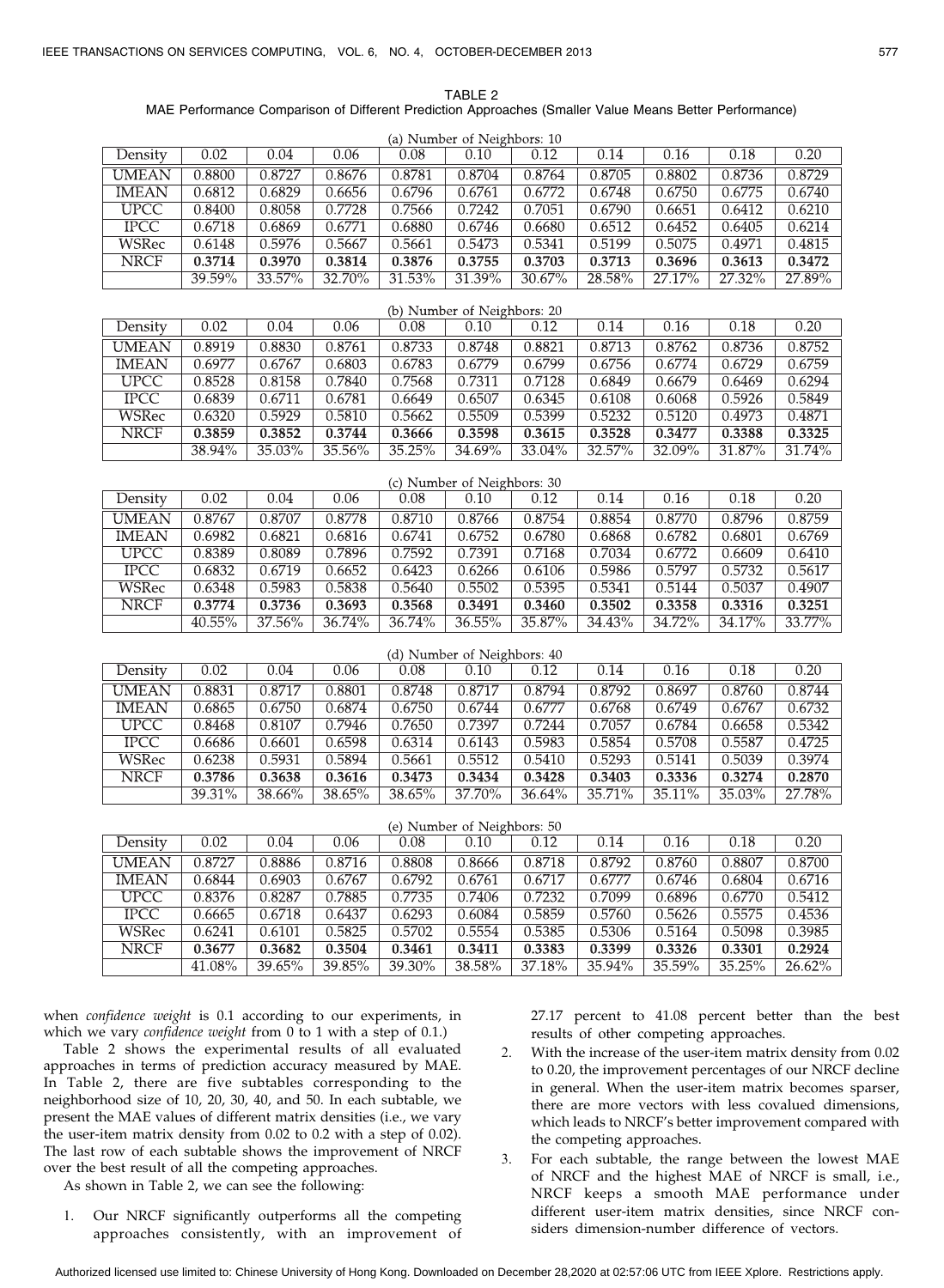

Fig. 2. Impact of parameters.

These experimental results indicate two aspects of NRCF: On one hand, the more sparse the user-item matrix is, the better performance improvement NRCF achieves compared with other prediction approaches. On the other hand, NRCF is not sensitive to the increase of user-item matrix density, indicating that our NRCF approach can provide good prediction performance even with limited available QoS values. Since in real web service recommender systems, the user-item matrix is usually very sparse, our NRCF can provide more stable and accurate QoS value prediction services compared with other approaches.

# 4.6 Impact of  $\lambda$

The parameter  $\lambda$  balances the information from similar users and similar items. If  $\lambda = 0$ , we only extract information from items for making the prediction, and if  $\lambda = 1$ , we only employ information of similar users. In the other cases, we fuse information from users and items to make the prediction. To study the impact of the parameter  $\lambda$  on the prediction results, in this experiment, we vary  $\lambda$  from 0.1 to 1 with a step of 0.1. We set  $k = 30$  and  $density = 0.1$ . Fig. 2a shows the impact of  $\lambda$  on the prediction results.

As shown in Fig. 2a, the MAE value first declines slightly and then rises sharply. It reaches bottom when  $\lambda = 0.2$ . This experimental result indicates that by systematically fusing the information of similar users and similar web services (i.e., set  $\lambda = 0.2$ ), the prediction accuracy can be enhanced.

### 4.7 Impact of Neighborhood Size  $k$

The neighborhood size  $k$  plays an important role in our NRCF approach, which determines how many users or items are employed to predict missing values. To study the impact of parameter  $k$ , in this experiment, we vary the value of  $k$  from 10 to 50 with a step of 10. We set  $\lambda = 0.2$  and  $density = 0.1$ . Fig. 2b shows the impact of neighborhood size  $k$  on the prediction results of our NRCF approach.

As shown in Fig. 2b, the curve declines with the increase of value  $k$ , indicating that our NCRF achieves the better performance when more neighbors are employed to make the prediction.

# 4.8 Impact of User-Item Matrix Density

The performance of NRCF is also influenced by the user-item matrix density. The user-item matrix density means how many records in the matrix can be employed to predict the missing values. To study the impact of the matrix density, in this experiment, we vary *density* from 0.04 to 0.2 with a step of 0.04. We set  $\lambda = 0.2$  and  $k = 30$ . Fig. 2c displays the impact of the user-item matrix density on the prediction accuracy of our NRCF approach.

As shown in Fig. 2c, the curve declines with the increase of density. This experimental result indicates that our NRCF achieves more accurate prediction accuracy with the increase of the user-item matrix density, since a denser matrix provides more information for making the missing value prediction.

# 5 CONCLUSION

In this paper, we propose a normal recovery collaborative filtering approach (named NRCF) to address the problem of personalized web service recommendation. Our NRCF approach investigates the characteristics of web service QoS values and proposes a new similarity measure, which finds similar users (or web services) more accurately and leads to better QoS value prediction accuracy. Moreover, by systematically fusing the information of similar users and similar web services, our NRCF approach can achieve better prediction accuracy. Comprehensive experiments are conducted on a large-scale real-world web service QoS data set. The experimental results show that our method significantly improves the QoS value prediction accuracy compared with other existing approaches.

The Internet environment is highly dynamic and the QoS value of web services may change over time. By taking advantages of the latest advanced technologies in machine learning, we will design an online version of our algorithm to effectively handle this dynamic QoS changing problem in our future work. Furthermore, we also plan to investigate additional QoS properties of web services and apply our NRCF approach to other application domains, such as service recommendation for the field of cloud computing in which everything can be seen as a service.

# ACKNOWLEDGMENTS

The authors thank the reviewers for their extensive and informative comments for the improvement of this manuscript. The work described in this paper was fully supported by the 973 Program of the National Basic Research Program of China (Grant No. 2011CB302704), the National Natural Science Foundation of China (Grant No. 61132001, 61001118), the Shenzhen Basic Research Program (Project Nos. JCYJ20120619153834216), and the Research Grants Council of the Hong Kong Special Administrative Region (Project No. CUHK 415311).

# **REFERENCES**

- [1] G. Adomavicius and A. Tuzhilin, "Toward the Next Generation of Recommender Systems: A Survey of the State-of-the-Art and Possible Extensions," IEEE Trans. Knowledge and Data Eng., vol. 17, no. 6, pp. 734-749, June 2005.
- [2] M.B. Blake and M.F. Nowlan, "A Web Service Recommender System Using Enhanced Syntactical Matching," Proc. IEEE Fifth Int'l Conf. Web Services
- (ICWS '07), pp. 575-582, 2007. [3] J. Breese et al., "Empirical Analysis of Predictive Algorithms for Collaborative Filtering," Proc. 14th Conf. Uncertainty in Artificial Intelligence (UAI '98), pp. 43-52, 1998.